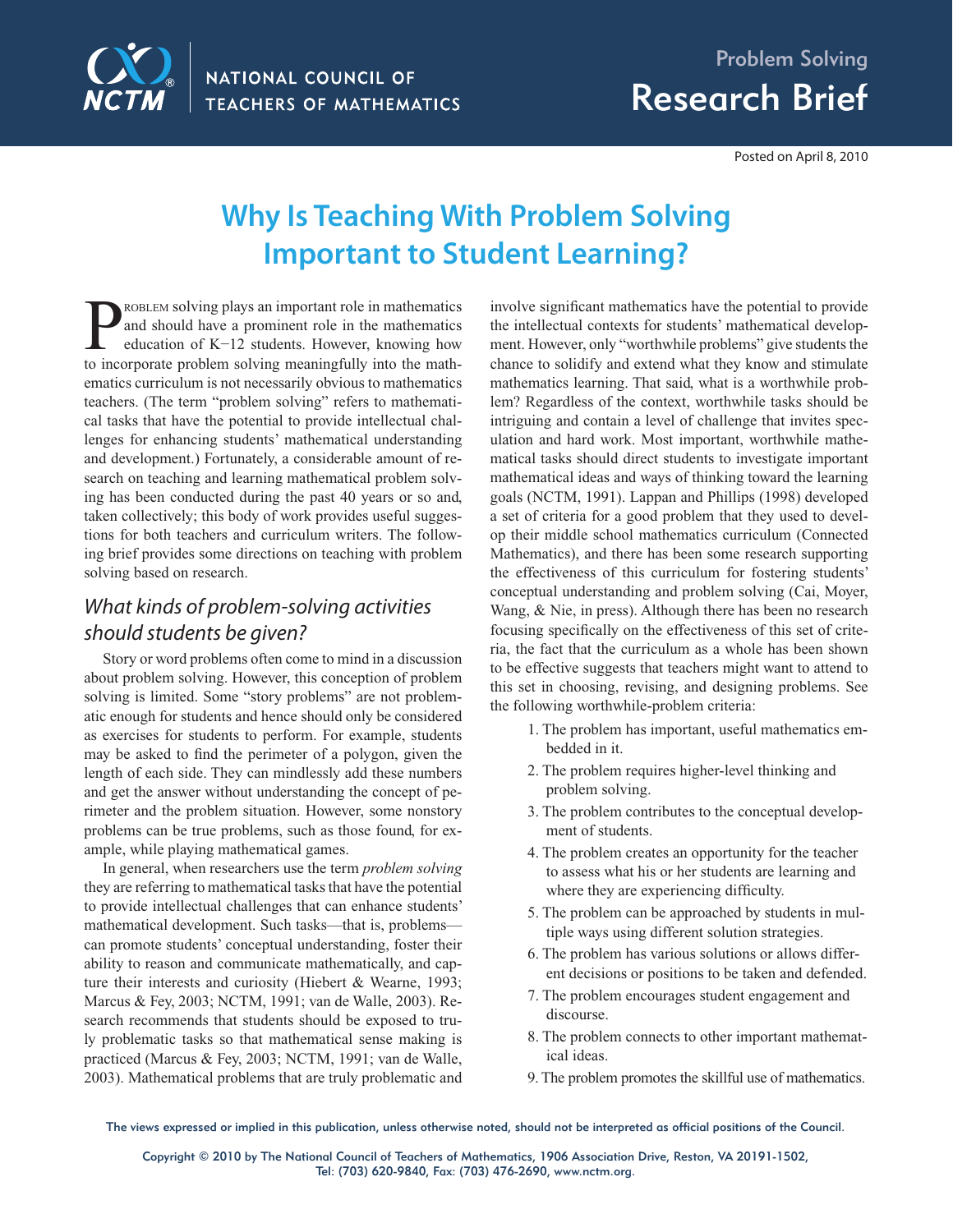

10. The problem provides an opportunity to practice important skills.

Of course, it is not reasonable to expect that every problem that a teacher chooses should satisfy all 10 criteria; which criteria to consider should depend on a teacher's instructional goals. For example, some problems are used primarily because they provide students with an opportunity to practice a certain skill (criterion 10), say, solving a proportion, whereas others are used primarily to encourage students to collaborate with one another and justify their thinking (criteria 6 and 7). But researchers and curriculum developers alike tend to agree that the first four criteria (important mathematics, higher-level thinking, conceptual development, and opportunity to assess learning) should be considered essential in the selection of all problems. Indeed, these four can be regarded as the sine qua non of the criteria. The real value of these criteria is that they provide teachers with guidelines for making decisions about how to make problem solving a central aspect of their instruction.

The role of teachers is to revise, select, and develop tasks that are likely to foster the development of understandings and mastery of procedures in a way that also promotes the development of abilities to solve problems and reason and communicate mathematically (NCTM, 1991). The following example illustrates how a teacher can modify a standard textbook problem in a way that both engages students in learning important mathematics (criterion 1) and also enhances the development of their problem-solving abilities (criteria 2, 3, 4, and 5).

**EXAMPLE.** Original problem (Cai & Nie, 2007) (Grades 9−11): In the figure below, segment *AB* is parallel to segment *CD*. Show that the sum of the measures of ∠*A*, ∠*E*, and ∠*C* is 360°.



This problem might be found in any standard textbook. It clearly involves important mathematics, but in its present form, criteria 2, 3, 4, and 5 are not as clearly included. By making a quite modest revision, we can open up the problem and by doing so raise the cognitive demand (criterion 2) and also satisfy criteria 3 and 4: *Revised problem:* What is the sum of the measures of ∠*A*, ∠*E*, and ∠*C*? In addition, we might ask students to find the sum of the three angles in different ways and make generalization of the problem by asking: What is the sum of the three angle measures if point *E* is at different locations (as shown in the figures below)?



This example illustrates that modifying problems that already exist in textbooks is often a relatively easy thing to do but increases the learning opportunity for students. Indeed, the revised problems need not be complicated or have a fancy format. Readers may also see (Butts, 1980) how to revise a problem to be more problematic so that the learning opportunity for students is increased.

### Should problem solving be taught as a separate topic in the mathematics curriculum or should it be integrated throughout the curriculum?

There is little or no evidence that students' problem-solving abilities are improved by isolating problem solving from learning mathematics concepts and procedures. That is, the common approach of first teaching the concepts and procedures, then assigning one-step "story" problems that are designed to provide practice on the content learned, then teaching problem solving as a collection of strategies such as "draw a picture" or "guess and check," and finally, if time, providing students with applied problems that will require the mathematics learned in the first step (Lesh & Zawojewski, 2007, p. 765), is not supported by research. In fact, the evidence has mounted over the past 30 years that such an approach does not improve students' problem solving to the point that today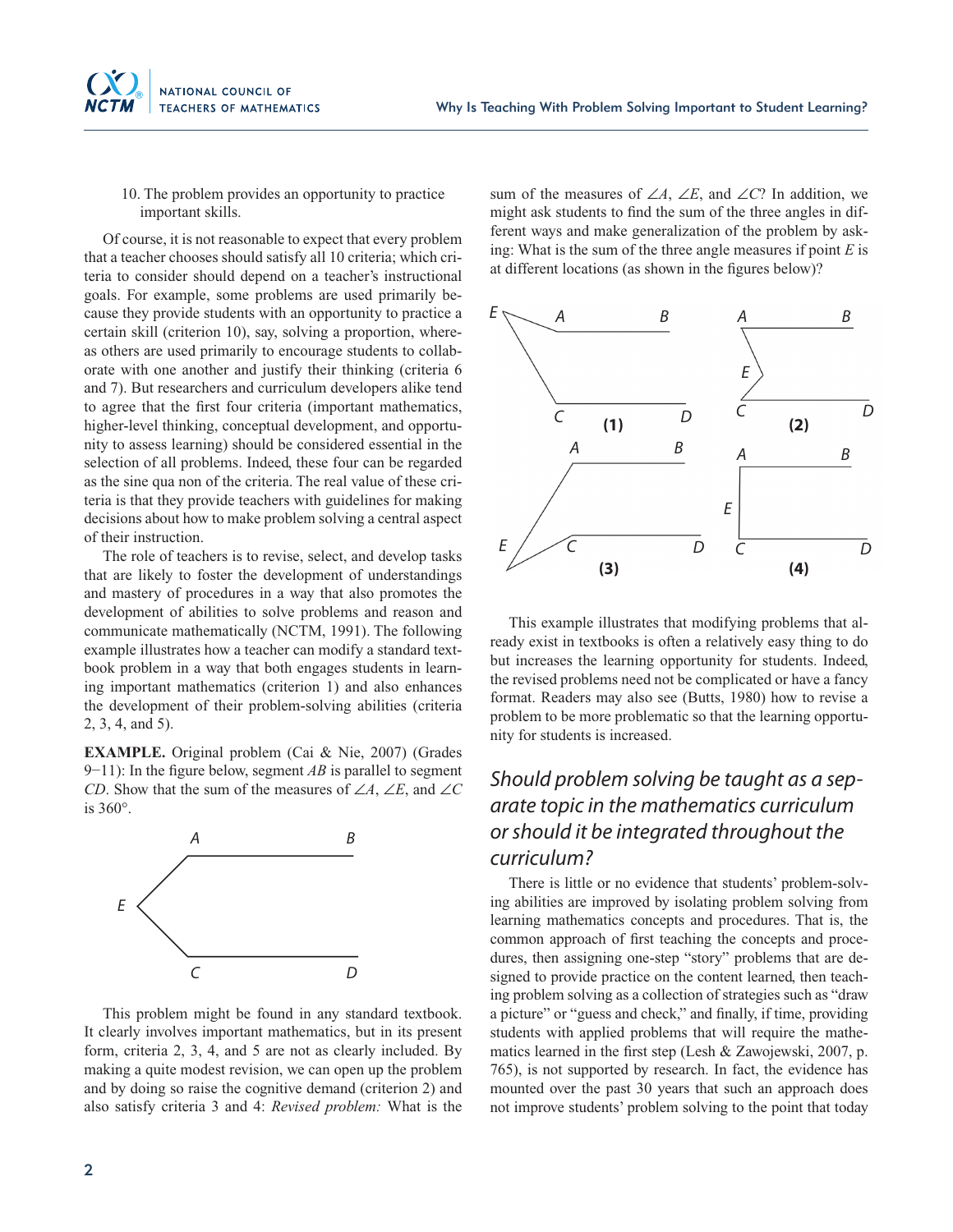

no research is being conducted with this approach as an instructional intervention (e.g., Begle, 1973; Charles & Silver, 1988; Lester, 1980; Schoenfeld, 1979). The implication of this change in perspective is that if we are to help students become successful problem solvers, we first need to change our views of problem solving as a topic that is added onto instruction after concepts and skills have been taught. One alternative is to make problem solving an integral part of mathematics learning. This alternative, often called teaching through problem solving, adopts the view that the connection between problem solving and concept learning is symbiotic (Lambdin, 2003): Students learn and understand mathematics through solving mathematically rich problems and problem-solving skills are developed through learning and understanding mathematics concepts and procedures (Schroeder & Lester, 1989).

In teaching through problem solving, learning takes place during the process of attempting to solve problems in which relevant mathematics concepts and skills are embedded (Lester & Charles, 2003; Schoen & Charles, 2003). As students solve problems, they can use any approach they can think of, draw on any piece of knowledge they have learned, and justify their ideas in ways that they feel are convincing. The learning environment of teaching through problem solving provides a natural setting for students to present various solutions to their group or class and learn mathematics through social interactions, meaning negotiation, and reaching shared understanding. Such activities help students clarify their ideas and acquire different perspectives of the concept or idea they are learning. Empirically, teaching mathematics through problem solving helps students go beyond acquiring isolated ideas toward developing increasingly connected and complex system of knowledge (e.g., Cai, 2003; Carpenter, Franke, Jacobs, Fennema, & Empson, 1998; Cobb et al. 1991; Hiebert & Wearne, 1993; Lambdin, 2003). The power of problem solving is that obtaining a successful solution requires students to refine, combine, and modify knowledge they have already learned.

It is important to point out that we are not saying that every task that students encounter must be problematic. If the goal of a lesson is to develop and master certain skills, some exercises are necessary. In addition, as we indicated before, teachers may modify existing less problematic problems to be "true" problems.

### How can teachers orchestrate pedagogically sound, active problem solving in the classroom?

Picking the problem or task is only one part of teaching with problem solving. There is considerable evidence that even when teachers have good problems they may not be implemented as intended. Students' actual opportunities to learn depend not only on the type of mathematical tasks that teachers pose but also on the kinds of classroom discourse that takes place during problem solving, both between the teacher and students and among students. Discourse refers to the ways of representing, thinking, talking, and agreeing and disagreeing that teachers and students use to engage in instructional tasks. Considerable theoretical and empirical evidence exists supporting the connection between classroom discourse and student learning. The theoretical support comes from both constructivist and sociocultural perspectives of learning (e.g., Cobb, 1994; Hatano, 1988; Hiebert et al., 1997). As students explain and justify their thinking and challenge the explanations of their peers and teachers, they are also engaging in clarification of their own thinking and becoming owners of "knowing" (Lampert, 1990). The empirical evidence supporting the positive relationships between teachers' asking high-order questions and students' learning can be found in the work of Hiebert and Wearne (1993) and of Redfield and Rousseau 1981).

Then what is considered to be desirable discourse in mathematics teaching? To explore this question, let us compare the two teaching episodes shown below involving seventh-grade teachers and their students (Thompson, Philipp, Thompson, & Boyd, 1994). The teachers presented the following problem to their classes:

At some time in the future John will be 38 years old. At that time he will be 3 times as old as Sally. Sally is now 7 years old. How old is John now?

#### **Teaching Episode 1**

*T:* Let's talk about this problem a bit. How is it that you thought about it?

*S1:* I divided 38 by 3 and I got 12 2/3. Then I subtracted 7 from 12 2/3 and got 5 2/3. [Pause] Then I subtracted that from 38 and got 32 1/3. [Pause] John is 32 1/3.

*T:* That's good! [Pause] Can you explain what you did in more detail? Why did you divide 38 by 3?

*S1:* [Appearing puzzled by the question, S1 looks back at her work. She looks again at the original problem.] Because I knew that John is older—3 times older.

*T:* Okay, and then what did you do?

*S1:* Then I subtracted 7 and got 5 2/3. [Pause] I took that away from 38, and that gave me 32 1/3.

*T:* Why did you take 5 2/3 away from 38?

*S1*: [Pause] To find out how old John is.

*T:* Okay, and you got 32 1/3 for John's age. That's good! [Pause]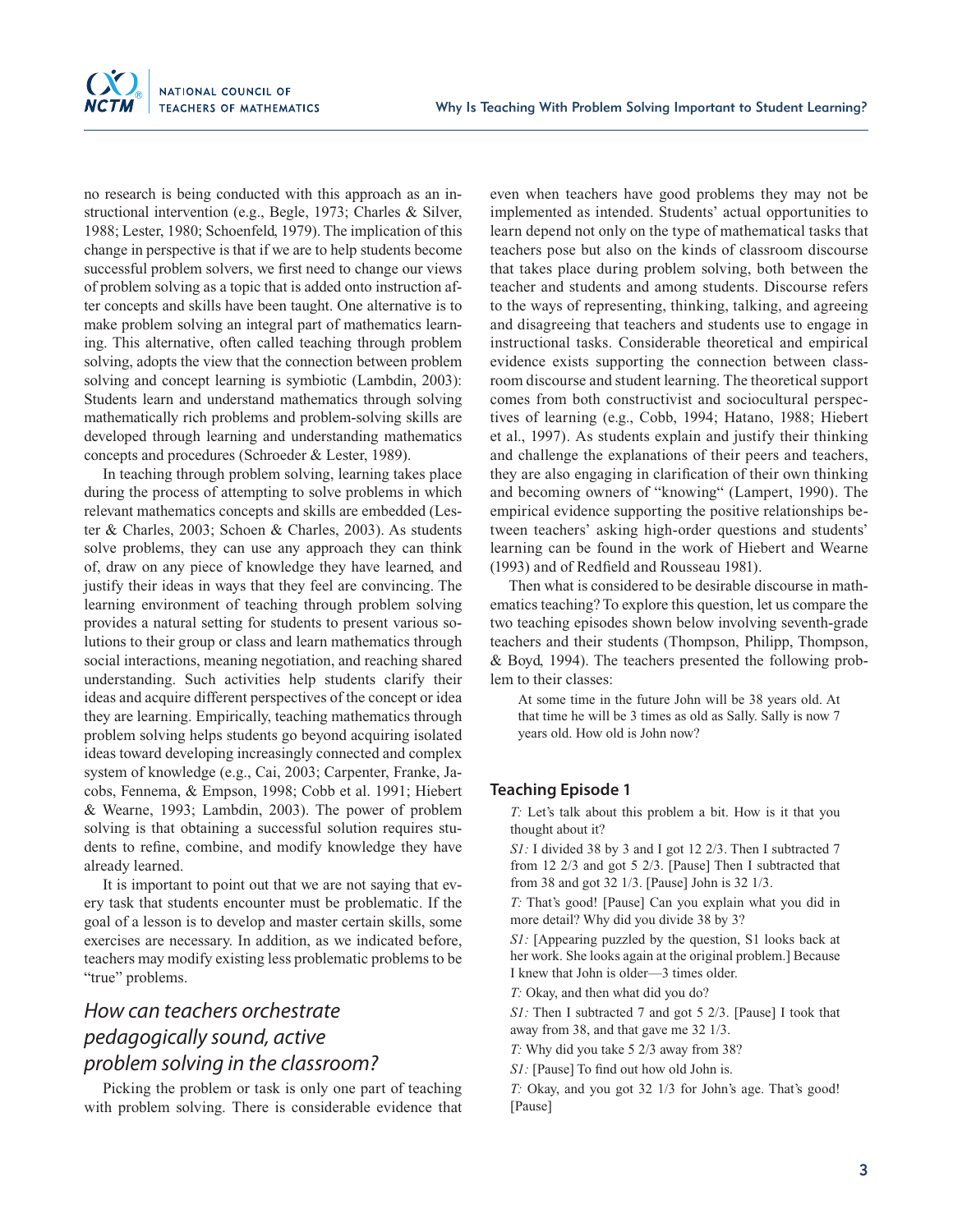

#### **Teaching Episode 2**

*T:* Let's talk about this problem a bit. How is it that you thought about the information in it?

*S1:* Well, you gotta start by dividing 38 by 3. Then you take away . . .

*T:* [Interrupting] Wait! Before going on, tell us about the calculations you did, explain to us why you did what you did. (Pause) What were you trying to find?

*S1:* Well, you know that John is 3 times as old as Sally, so you divide 38 by 3 to find out how old Sally is.

*T:* Do you all agree with S1's thinking?

[Several students say "Yes"; others nod their heads.]

*S2:* That's not gonna tell you how old Sally is now. It'll tell you how old Sally is when John is 38.

*T:* Is that what you had in mind, S1?

*S1:* Yes.

*T:* [To the rest of the class] What does the 38 stand for? *S2:* John's age in the future.

*T:* So 38 is not how old John is now. It's how old John will be in the future. [Pause] The problem says that when John gets to be 38 he will be 3 times as old as Sally. Does that mean "3 times as old as Sally is now" or "3 times as old as Sally will be when John is 38"?

[Several students respond in unison, "When John is 38."]

*T:* Are we all clear on S2's reasoning? [Pause]

There are a number of similarities between the two teaching episodes that Thompson and colleagues analyzed. For example, both teachers opened their lessons with the same problem and with similar instructions. Both teachers pressed their students to give rationales for their calculation procedures. However, the two teaching episodes differed significantly in terms of how the teachers led the classroom discussion. For example, students in Teaching Episode 2 began to give explanations that were grounded in conceptions of the situation (i.e., in making sense of the situation presented in the problem). By contrast, the explanations given by students in Teaching Episode 1 remained strictly procedural. In addition, Teacher 1 was less persistent than Teacher 2 in probing the students' thinking. He accepted solutions consisting of calculation sequences. However, Teacher 2 persistently probed students' thinking whenever their responses were cast in terms of numbers and operations. The analysis clearly shows that mathematical tasks can be implemented differently, depending on the nature of classroom discourse (Knuth & Peressini, 2001; Sherin, 2000; Silver & Smith, 1996; Thompson et al., 1994).

There are a number of factors that can influence the implementation of worthwhile problems in classrooms (e.g., Henningsen & Stein, 1997). One of the predominant factors is the amount of time allocated to solving and discussing the problem. For example, Rowe (1974) found that the mean time that teachers waited between asking a question and, if no answer was forthcoming, intervening again was only 0.9 seconds. A wait time of less than one second prevented most students from taking part in the classroom discussion. Consequently, it is no wonder that many students believe that every problem should be solvable with little or no thinking (Lesh & Zawojewski, 2007). Another important barrier to meaningful problem solving experiences is that teachers often remove the challenges of a mathematical task by taking over the thinking and reasoning and telling students how to solve the problem. There is considerable evidence that many U.S. mathematics teachers think that they have the responsibility to remove the challenge (and the struggle) for their students when they are engaged in problem solving. In her study of eighth-grade students who were part of the Third International Mathematics and Science Study (TIMSS), Smith (2000) found that U.S. teachers almost always intervened to show students how to solve the problems they had been asked to solve, leaving the mathematics they were left to do rather straightforward. This stands in direct contrast to teachers in Germany and Japan, who allowed students much greater opportunities to struggle with the more challenging parts of the problems. Productive struggle with complex mathematical ideas is crucial to learning during problem solving. Finally, teachers are also responsible for listening carefully to students' ideas and asking them to clarify and justify their ideas orally and in writing, as well as monitoring their participation in discussions and deciding when and how to encourage each student to participate. The questions that teachers ask are also critical for orchestrating sound classroom discourse (Rasmussen, Yackel, & King, 2003; Stephan & Whitenack, 2003).

### Conclusion

To help students become successful problem solvers, teachers must accept that students' problem-solving abilities often develop slowly, thereby requiring long-term, sustained attention to making problem solving an integral part of the mathematics program. Moreover, teachers must develop a problem-solving culture in classroom to make problem solving a regular and consistent part of one's classroom practice. Students must also buy into the importance of regularly engaging in challenging activities (Lester, 1994; Willoughby, 1990).

Developing students' abilities to solve problems is not only a fundamental part of mathematics learning across content areas but also an integral part of mathematics learning across grade levels. Beginning in preschool or kindergarten, students should be taught mathematics in a way that fosters understanding of mathematics concepts and procedures and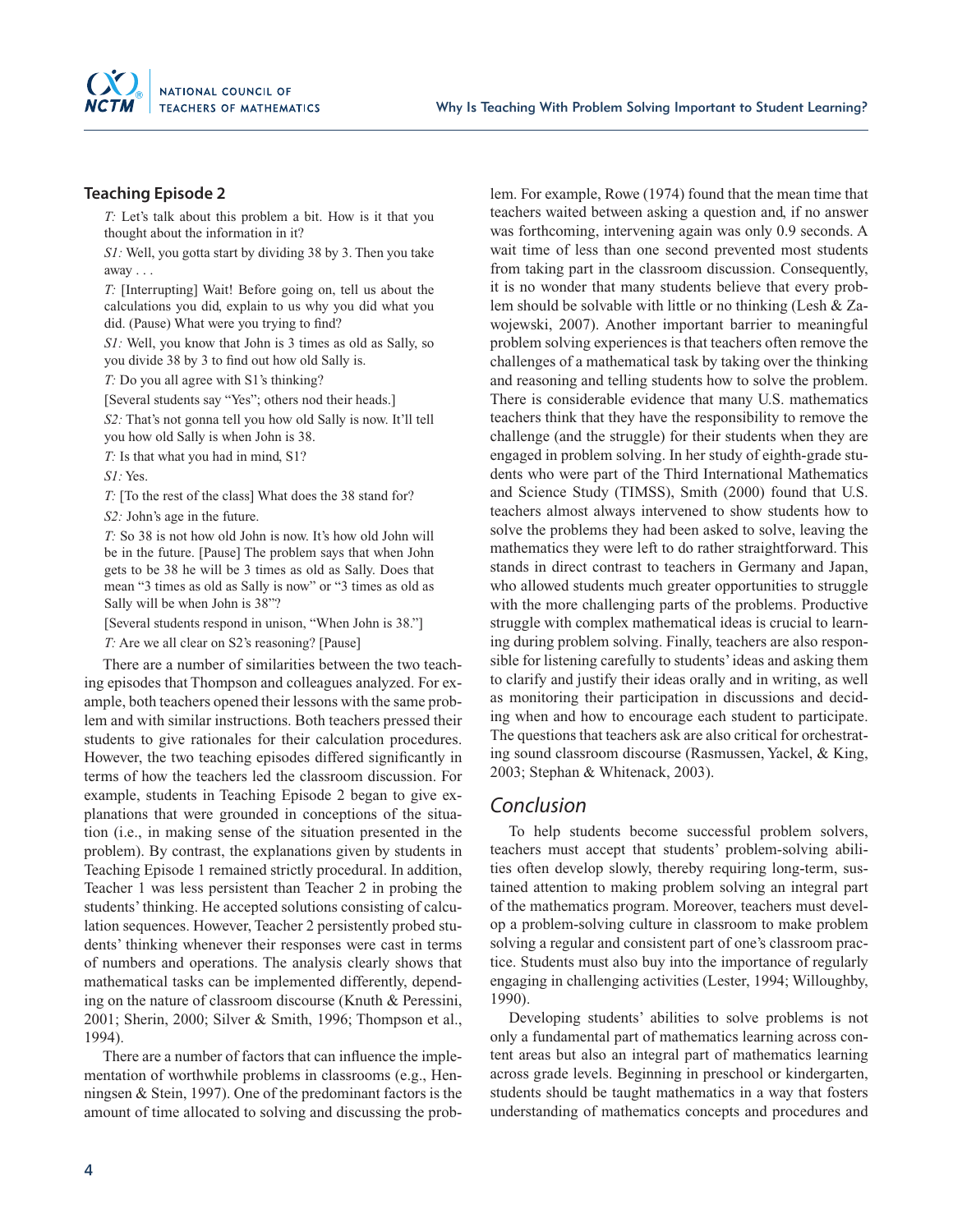solving problems. In fact, there is strong evidence that even very young students are quite capable of exploring problem situations and inventing strategies to solve the problems (e.g., Ben-Chaim et al., 1998; Cai, 2000; Carpenter et al., 1998; Kamii & Housman, 1989; Maher & Martino, 1996; Resnick, 1989). However, students cannot become successful problem solvers overnight. Helping students become successful problem solvers should be a long-term instructional goal, so effort should be made to reach this goal at every grade level, in every mathematical topic, and in every lesson.

Research clearly suggests that problem solving should not be taught as a separate topic in the mathematics curriculum. In fact, research tells us that teaching students to use general problem-solving strategies has little effect on their success as problem solvers. Thus, problem solving must be taught as an integral part of mathematics learning, and it requires a significant commitment in the curriculum at every grade level and in every mathematical topic. In addition to making a commitment to problem solving in the mathematics curriculum, teachers need to be strategic in selecting appropriate tasks and orchestrating classroom discourse to maximize learning opportunities. In particular, teachers should engage students in a variety of problem-solving activities: (a) finding multiple solution strategies for a given problem, (b) engaging in mathematical exploration, (c) giving reasons for their solutions, and (d) making generalizations. Focusing on problem solving in the classroom not only impacts the development of students' higher-order thinking skills but also reinforces positive attitudes. Finally, there is no evidence that we should worry that students sacrifice their basic skills if teachers focus on developing their mathematical problem-solving skills.

*By Jinfa Cai and Frank Lester* **Judith Reed Quander, Series Editor** 

#### **REFERENCES**

- Begle, E. G. (1973). Some lessons learned by SMSG. *Mathematics Teacher,* 66, 207−214.
- Ben-Chaim, D., Fey, J. T., Fitzgerald, W. M., Benedetto, C., & Miller, J. (1998). Proportional reasoning among 7th-grade students with different curricular experiences. *Educational Studies in Mathematics,* 36, 247−273.
- Butts, T. (1980). Posing problems properly. In S. Krulik and R. E. Reyes (Eds.), *Problem solving in school mathematics* (pp. 23−33). Reston, VA: National Council of Teacher of Mathematics.
- Cai, J. (2000). Mathematical thinking involved in U.S. and Chinese students' solving process-constrained and process-open problems. *Mathematical Thinking and Learning: An International Journal, 2,* 309−340.
- Cai, J. (2003). What research tells us about teaching mathematics through problem solving. In F. K. Lester, Jr. (Ed.), *Research and issues in teaching mathematics through problem solving* (pp. 241−254). Reston, VA: National Council of Teachers of Mathematics.
- Cai, J., & Nie, B. (2007). Problem solving in Chinese mathematics education: Research and practice. *ZDM*, 39, 459–473.
- Cai, J., Moyer, J. C., Wang, N., and Nie, B. (In press). The development of middle school students' algebraic thinking: A longitudinal study. In J. Cai & E. Knuth (Eds.), *Early algebraization: Cognitive, curricular, and instructional perspectives*. New York: Springer.
- Carpenter, T. P., Franke, M. L., Jacobs, V. R., Fennema, E., and Empson, S. B. (1998). A longitudinal study of invention and understanding in children's multidigit addition and subtraction. *Journal for Research in Mathematics Education, 29,* 3–20.
- Charles, R. I., & Silver, E. A. (Eds.). (1988). *Research agenda for mathematics education: The teaching and assessing of mathematical problem solving*. Reston, VA: National Council of Teachers of Mathematics, and Hillsdale, NJ: Erlbaum.
- Cobb, P. (Ed.). (1994). *Learning mathematics: Constructivist and interactionist theories of mathematical development*. Dordrecht, The Netherlands: Kluwer.
- Cobb, P., Wood, T., Yackel E., Nicholls, J., Wheatley, G., Trigatti, B., & Perlwitz, M. (1991). Assessment of a problem-centered second-grade mathematics project. *Journal for Research in Mathematics Education, 22,* 3–29.
- Hatano, G. (1988). Social and motivational bases for mathematical understanding. In G. B. Saxe & M. Gearhart (Eds.), *Children's Mathematics. New Directions for Child Development* (pp. 55−70). San Francisco: Jossey Bass.
- Henningsen, M. A., & Stein, M. K. (1997). Mathematical tasks and students' cognition: Classroom-based factors that support and inhibit high-level mathematical thinking and reasoning. *Journal for Research in Mathematics Education, 28,* 524−549.
- Hiebert, J., & Wearne, D. (1993). Instructional task, classroom discourse, and students' learning in second grade. *American Educational Research Journal, 30,* 393−425.